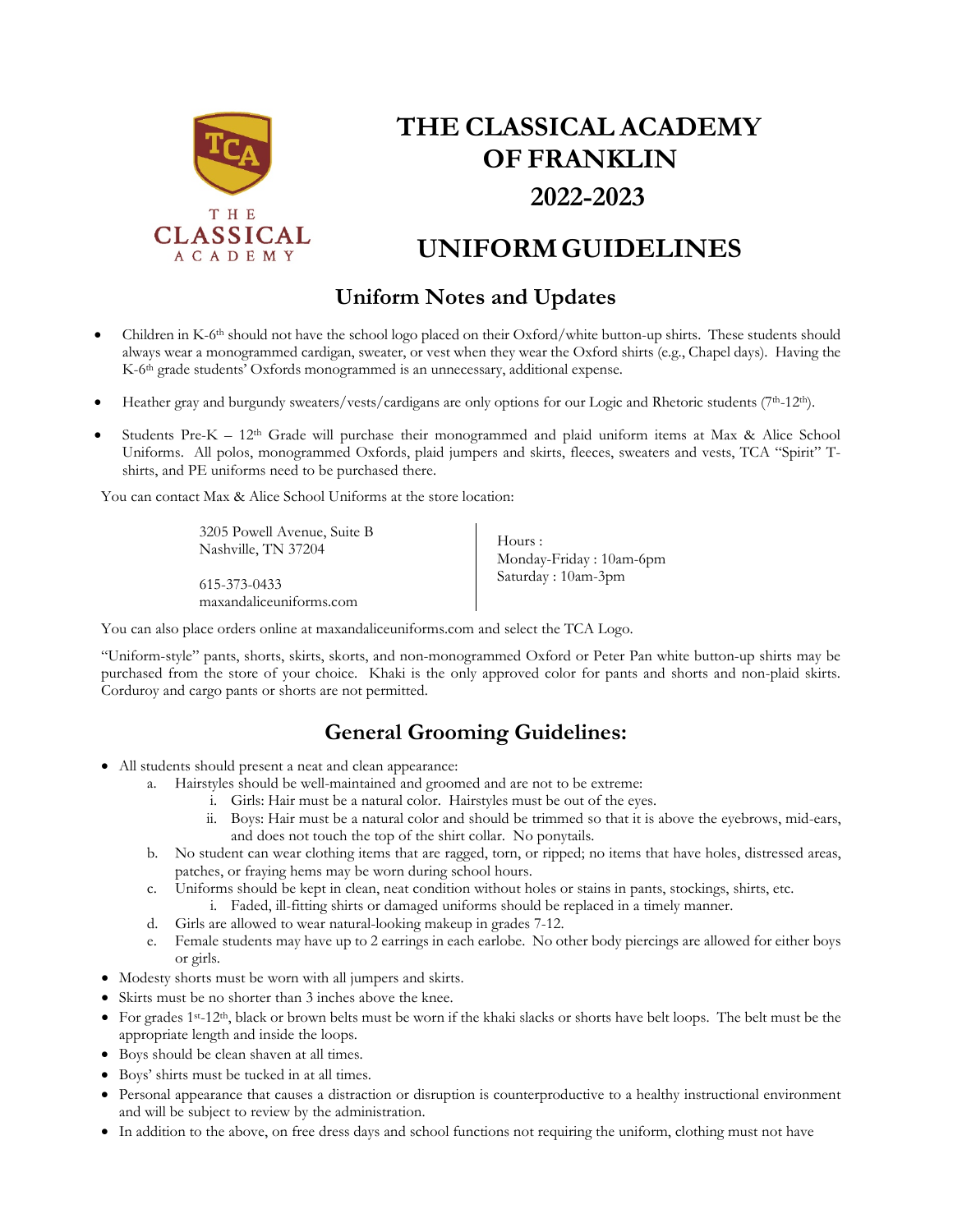



pictures or writing which promotes music groups, alcohol, drugs, tobacco products, or other items deemed distasteful. Clothes should adhere to the guidelines above and meet the Biblical standards of modesty.

#### **TCA Logo Information**

**The TCA Logo must be stitched on the following items:** V-neck pullover vests, cardigans, sweaters, burgundy polo, black fleece, and soft shell jacket (adding logos is optional for Pre-K students). Students in grades 7-12 have the option of adding the monogram to their Oxford in lieu of wearing the sweater/vest (except with Chapel Uniforms when the sweater/vest is required). These items must be purchased at Max & Alice School Uniforms.

#### **Chapel Uniform**

Typically called the "Chapel Uniform," this is the standard uniform for Chapel Days, Field Trips, or other days of special recognition or presentations (e.g., Grandparents Day, Christmas Program, Speech Meet Preliminaries & Finals, and Awards Day).

#### **PE Uniforms and Options**

TCA PE uniforms (Max & Alice School Uniforms) or TCA Spirit Wear (BSN Sports) will be mandatory for students in grades 7-12 *who are enrolled* in a required PE class. TCA's PE uniform includes black sweatpants or knee-length shorts screenprinted with TCA's logo, and a coordinated grey T-shirt or sweatshirt also with our logo. *Please do not purchase prior to making sure that your child will need a PE Uniform.*

#### **Seasonal Uniform Information**

Shorts are allowed for all Pre-K children and boys K-6<sup>th</sup> from the beginning of the school year until the first Monday of November and the first Monday of April until the end of the school year. Girls are allowed to wear khaki pants from Thanksgiving until the first Monday of March. Girls may wear khaki pants outside of this timeframe on days which are forecasted to be below freezing *during school hours*.

#### **Fleeces, Jackets, and Other Outerwear Information**

Only approved outerwear may be worn inside the building during the school day. The only approved outerwear are the monogrammed fleeces, vests, cardigans, sweaters, and soft shell jackets available from Max & Alice School Uniforms. Other outerwear (coats, jackets, sweatshirts) may be worn to school but cannot be worn during the school day with the exception of when students must be outside. *NO other fleeces, jackets, or sweatshirts (whether they have other branding or not) may be worn inside during school hours; NO baseball caps.* TCA sweatshirts and "spirit wear" can only be worn during PE.

#### **TCA Spirit T-shirt**

On certain, previously announced days, students may wear the TCA "Spirit" T-shirt only available from Max & Alice School Uniforms. The "spirit wear" shirts from BSN Sports should not be used in place of the one from Max & Alice School Uniforms on these occasions. The "spirit wear" shirts are not a required uniform purchase and should only be worn at school during TCA Spirit Week on TCA Spirit Day or a 7<sup>th</sup>-12<sup>th</sup> Grade PE class or for free dress day.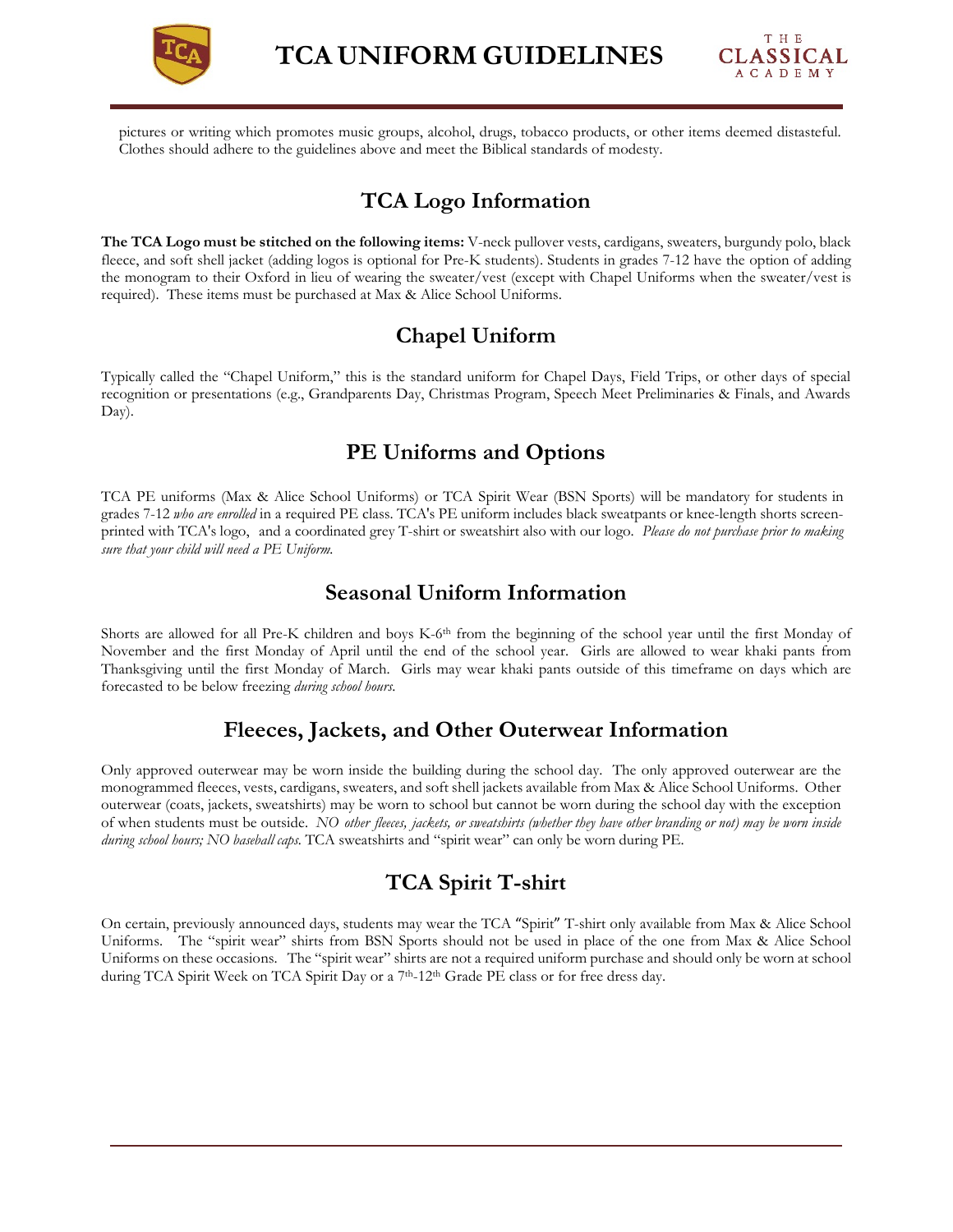### **Gentlemen**

| Usual Uniform (normally Mondays, Tuesdays, Thursdays, and Fridays) |                                                                                                                                               |                                                                                             |                                                                                                                                                                                                                                                                   |  |  |
|--------------------------------------------------------------------|-----------------------------------------------------------------------------------------------------------------------------------------------|---------------------------------------------------------------------------------------------|-------------------------------------------------------------------------------------------------------------------------------------------------------------------------------------------------------------------------------------------------------------------|--|--|
|                                                                    | $Pre-K$                                                                                                                                       | $K$ -6th                                                                                    | $7th-12th$                                                                                                                                                                                                                                                        |  |  |
| Pants                                                              | khaki pants or *shorts                                                                                                                        | khaki pants or *shorts (black or brown<br>belt required in 1st-6th)                         | khaki pants with black or brown belt                                                                                                                                                                                                                              |  |  |
| Shirt &<br>Sweater/Vest                                            | burgundy polo, short or long sleeve, TCA<br>Logo is optional                                                                                  | monogrammed burgundy polo, short or<br>long sleeve                                          | Monday/Friday: white button-down Oxford, short or long<br>sleeve, with a monogrammed black, heather gray, or<br>burgundy V-neck pullover vest or sweater (the student may<br>opt to wear the shirt without the above vest/sweater if the<br>shirt is monogrammed) |  |  |
|                                                                    |                                                                                                                                               |                                                                                             | Tuesday/Thursday option: monogrammed burgundy<br>polo, short or long sleeve                                                                                                                                                                                       |  |  |
| <b>Socks</b>                                                       | any color or design, but socks are<br>required                                                                                                | solid black, tan, or white which must at<br>least cover the ankle                           | solid black, tan, or white which must at least cover the ankle                                                                                                                                                                                                    |  |  |
| <b>Shoes</b>                                                       | unless the child can tie his/her own<br>shoes, Velcro or slip-ons are preferred; all<br>shoes should have closed toes and heels               | black or brown dress shoes or brown<br>suede mocs; extra shoes may be<br>brought for recess | black or brown dress shoes or brown suede mocs; extra<br>shoes should be brought for recess/PE                                                                                                                                                                    |  |  |
| <b>PE Uniform</b>                                                  | n/a                                                                                                                                           | n/a                                                                                         | TCA PE uniforms (Max & Alice School Uniforms) or TCA<br>Spirit Wear (BSN Sports) is mandatory for students in grades<br>7-12 who are enrolled in a required PE class.                                                                                             |  |  |
| <b>TCA Spirit Shirt</b>                                            | On certain, previously announced days, students may wear the TCA "Spirit" T-shirt from Max & Alice School Uniforms                            |                                                                                             |                                                                                                                                                                                                                                                                   |  |  |
| Accessories                                                        | watches (alarms must be off); small, traditional-look necklace (should be under shirt and non-visible). NO bracelets, wristbands, or earrings |                                                                                             |                                                                                                                                                                                                                                                                   |  |  |
|                                                                    | * seasonal alternative only: Shorts are allowed for all Pre-K children and boys K-6th                                                         |                                                                                             |                                                                                                                                                                                                                                                                   |  |  |
|                                                                    | from the beginning of the school year until the first Monday of November and the<br>first Monday of April until the end of the school year.   |                                                                                             | n/a                                                                                                                                                                                                                                                               |  |  |

| Chapel Uniform (normally Wednesdays or other special events) |                    |                                                             |                                                                                 |  |  |  |
|--------------------------------------------------------------|--------------------|-------------------------------------------------------------|---------------------------------------------------------------------------------|--|--|--|
|                                                              | $Pre-K$            | $K$ -6th                                                    | $7th-12th$                                                                      |  |  |  |
| Pants                                                        | same as other days | same as other days                                          | same as other days                                                              |  |  |  |
| Shirt                                                        | same as other days | white button-down Oxford, short or<br>long sleeve           | white button-down Oxford, short or long sleeve                                  |  |  |  |
| Tie                                                          | n/a                | TCA plaid (PLD54)                                           | TCA plaid (PLD54)                                                               |  |  |  |
| Sweater/Vest                                                 | n/a                | monogrammed black (only) V-neck<br>pullover vest or sweater | monogrammed black, heather gray, or burgundy V-neck<br>pullover vest or sweater |  |  |  |
| <b>Socks</b>                                                 | same as other days | same as other days                                          | same as other days                                                              |  |  |  |
| <b>Shoes</b>                                                 | same as other days | same as other days                                          | same as other days                                                              |  |  |  |
| PE Uniform                                                   | n/a                | n/a                                                         | same as other days                                                              |  |  |  |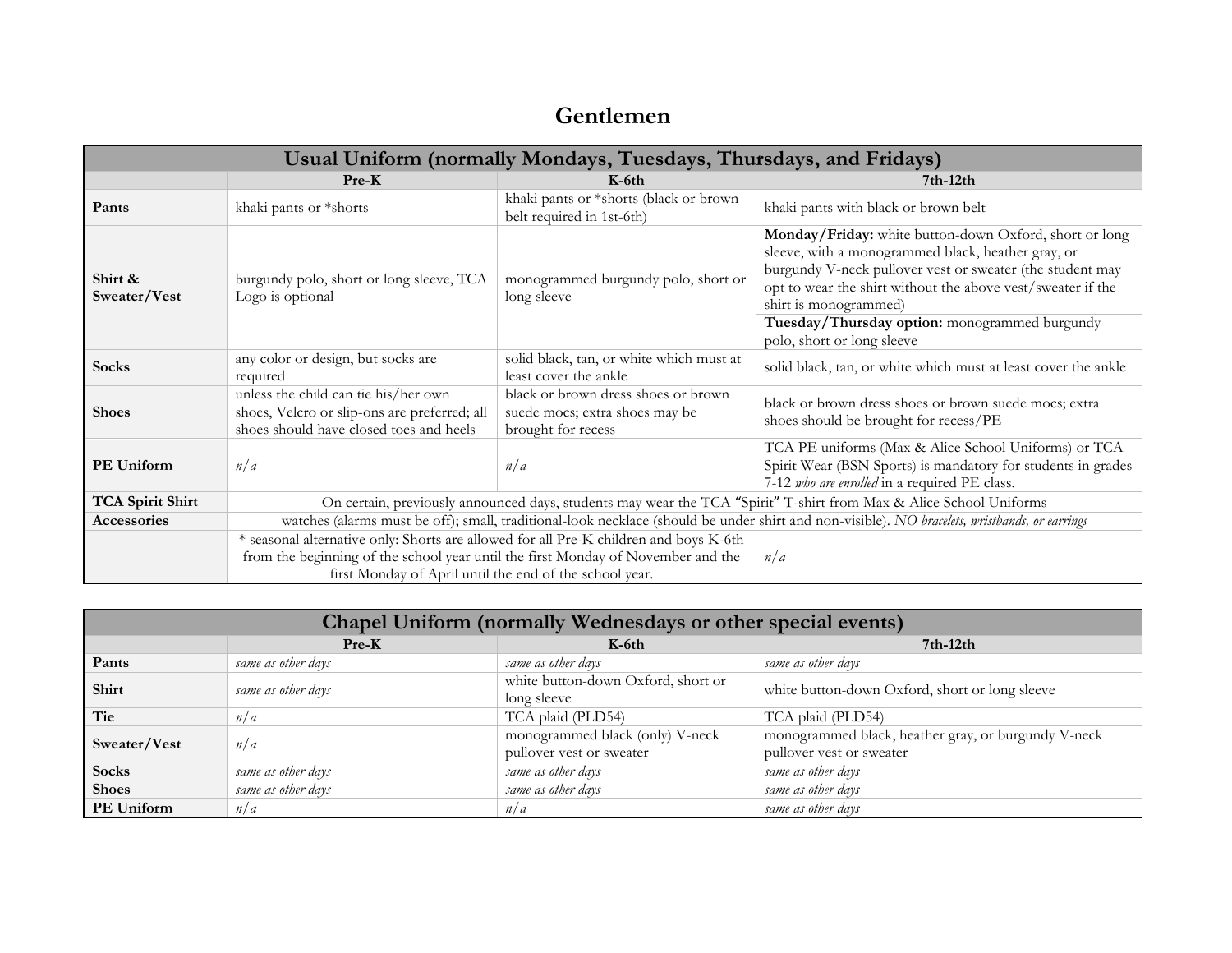### **Ladies**

| Usual Uniform (normally Mondays, Tuesdays, Thursdays, and Fridays) |                                                                                                                                                                                                                                                                                                                                                                                                                                                                        |                                                                                                                           |                                                                                                                                                                                                                                                                         |  |  |  |
|--------------------------------------------------------------------|------------------------------------------------------------------------------------------------------------------------------------------------------------------------------------------------------------------------------------------------------------------------------------------------------------------------------------------------------------------------------------------------------------------------------------------------------------------------|---------------------------------------------------------------------------------------------------------------------------|-------------------------------------------------------------------------------------------------------------------------------------------------------------------------------------------------------------------------------------------------------------------------|--|--|--|
|                                                                    | Pre-K                                                                                                                                                                                                                                                                                                                                                                                                                                                                  | K-6th                                                                                                                     | $7th-12th$                                                                                                                                                                                                                                                              |  |  |  |
| Skirts/Jumpers                                                     | khaki pants or *shorts or khaki skort                                                                                                                                                                                                                                                                                                                                                                                                                                  | khaki low contour skirt, 2 kick pleat<br>skirt or skort                                                                   | Monday/Friday: TCA plaid (PLD54) skirt<br>Tuesday/Thursday option (if wearing the polo option<br>below): khaki low contour skirt                                                                                                                                        |  |  |  |
| Shirt &<br>Sweater/Vest                                            | burgundy polo, short or long sleeve,<br>TCA Logo is optional; no<br>sweater/vest requirement                                                                                                                                                                                                                                                                                                                                                                           | monogrammed burgundy polo, short or<br>long sleeve; no sweater/vest<br>requirement these days                             | Monday/Friday: white button-down Oxford or Peter Pan<br>blouse; monogrammed black, heather gray, or burgundy no-<br>pocket cardigan, V-neck pullover vest or sweater (the student<br>may opt to wear the shirt without the vest/sweater if the shirt<br>is monogrammed) |  |  |  |
|                                                                    |                                                                                                                                                                                                                                                                                                                                                                                                                                                                        |                                                                                                                           | Tuesday/Thursday option: monogrammed burgundy polo,<br>short or long sleeve                                                                                                                                                                                             |  |  |  |
| <b>Socks</b>                                                       | any color or design, but socks are<br>required                                                                                                                                                                                                                                                                                                                                                                                                                         | solid-white knee socks or solid-white or<br>solid-black tights; NO Leggings. NO<br>socks should be worn with tights.      | solid-white knee socks, or solid-white or solid-black tights or<br>hose, or "No-Show" Nude Footy; NO Leggings. NO socks<br>should be worn with tights                                                                                                                   |  |  |  |
| <b>Shoes</b>                                                       | unless the child can tie his/her own<br>shoes, Velcro or slip-ons are preferred;<br>all shoes should have closed toes and<br>heels                                                                                                                                                                                                                                                                                                                                     | black, flat (no heels), closed toe/heel<br>dress shoes (no boots or sandals); extra<br>shoes should be brought for recess | black, flat (no heels), closed toe/heel dress shoes (no boots or<br>sandals); extra shoes should be brought for recess/PE                                                                                                                                               |  |  |  |
| PE Uniform                                                         | n/a                                                                                                                                                                                                                                                                                                                                                                                                                                                                    | n/a                                                                                                                       | TCA PE uniforms (Max & Alice School Uniforms) or TCA<br>Spirit Wear (BSN Sports) is mandatory for students in grades<br>7-12 who are enrolled in a required PE class.                                                                                                   |  |  |  |
| <b>TCA Spirit Shirt</b>                                            | On certain, previously announced days, students may wear the TCA "Spirit" T-shirt from Max & Alice School Uniforms                                                                                                                                                                                                                                                                                                                                                     |                                                                                                                           |                                                                                                                                                                                                                                                                         |  |  |  |
| Accessories                                                        | Hair: TCA plaid (PLD54) headband from Max & Alice, black or white bows and headbands; NO other hair accessories such as feathers, etc.<br>Jewelry: metal or gemstone stud earrings; delicate metal necklace; NO hoop earrings, bracelets, or wristbands.                                                                                                                                                                                                               |                                                                                                                           |                                                                                                                                                                                                                                                                         |  |  |  |
|                                                                    | * seasonal alternative only: Shorts are allowed for all Pre-K children from the beginning of the school year<br>until the first Monday of November and the first Monday of April until the end of the school year.<br>Pre-K through 12th Grade girls are allowed to wear khaki pants from Thanksgiving until the first Monday of March.<br>Girls may wear khaki pants outside of this timeframe on days which are forecasted to be below freezing during school hours. |                                                                                                                           |                                                                                                                                                                                                                                                                         |  |  |  |